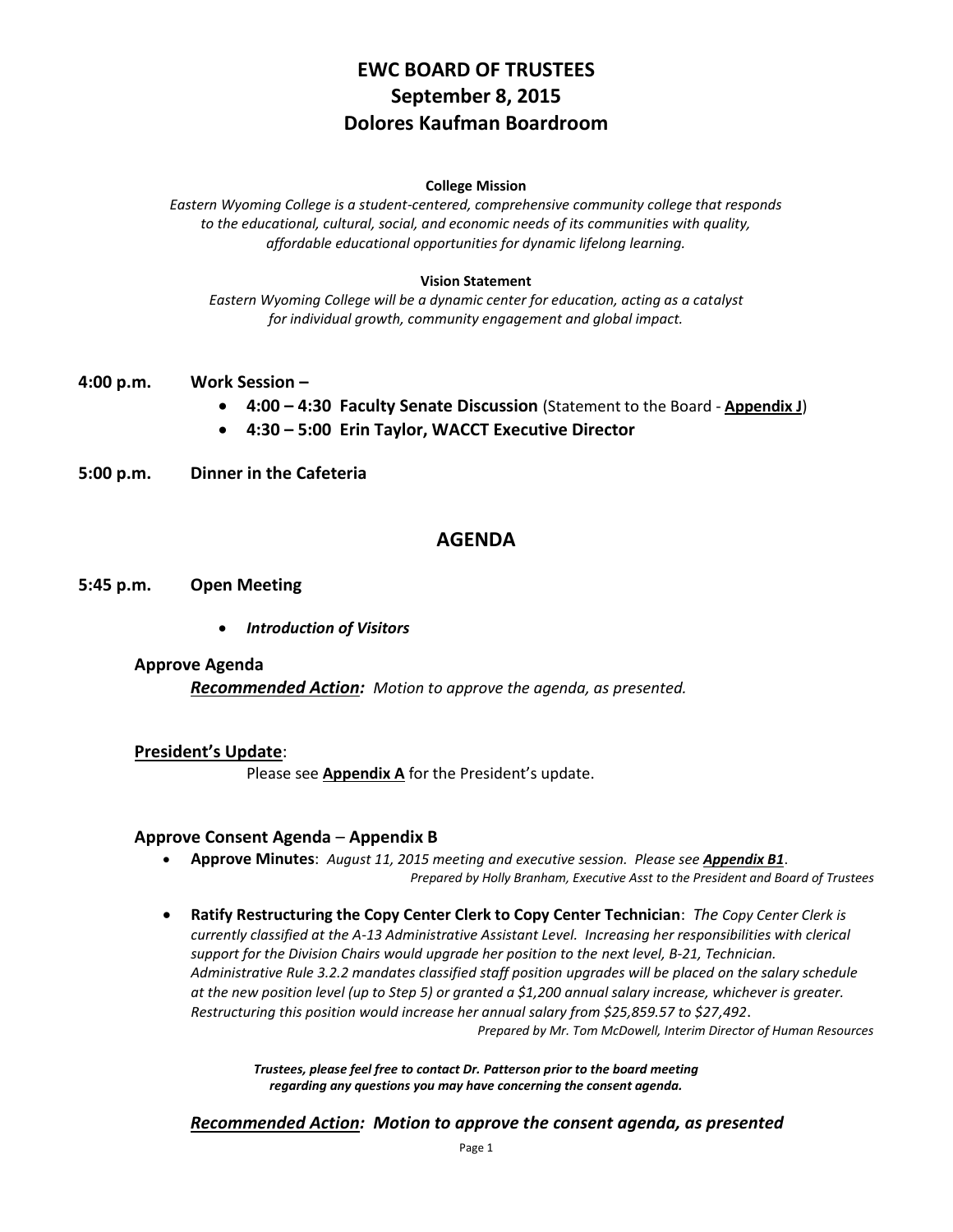# **Action Items**

# **Approve Financial Report**

Please see **Appendix C** for the written financial report and the construction projects update.

*Prepared by Mr. Ron Laher, Vice President for Administrative Services*

## *Recommended Action: Motion to approve the financial report, as presented.*

### **Approve Appointment of Brandy Horejs to the Position of GEAR-UP Coordinator**

The GEAR-UP Selection Committee, with Dr. Cogdill's and Dr. Patterson's approval, is recommending Brandy Horejs for the vacant GEAR-UP Coordinator position. Brandy has been an EWC employee since 2007. She started in the copy center and then moved into the business office where she has remained as the Accounts Payable Clerk. During this time Brandy has furthered her education with B.A., Business Administration from Chadron State College, 2007 and a Master of Business Administration, Chadron State College, 2012.

*Prepared by Mr. Tom McDowell, Interim Director of Human Resources*

# *Recommended Action: Motion to approve the appointment of Brandy Horejs to the position of GEAR-UP coordinator, as presented.*

# **INFORMATION ITEMS**

## **Academic Services Update**:

Please see **Appendix D** for the Academic Services update.

*Prepared by Dr. Michelle Landa, Vice President for Academic Services*

### **Institutional Research Reports**:

o **Day One Fall On-Campus Enrollment Report**: On-campus headcount on the first day of classes showed an 11.5% decrease compared to Fall 2014. Full-time headcount was down 33 students, and part-time headcount was down 33 students for a total decrease of 66 students. The number of first-time, full-time was up 27 students; and the number of firsttime, part-time was down 11 students for a total increase of 16 first-time students. The number of previously enrolled, full-time was down 60 students and part-time was down 22 students. Full-time student headcount was 51 students below the five-year average and part-time student headcount was 48 students below the five-year average. Total headcount was 99 students below the five-year average. On-campus first day FTE (Full Time Equivalency) showed a decrease of 64.42 FTE compared to Fall 2014. The Fall 2015 first day FTE was 83.58 below the five-year average. Please see **Appendix E** for additional information.

*Prepared by Ms. Kimberly Russell, Director of Institutional Research*

o **Douglas Day One Fall Enrollment Report**: Douglas headcount on the first day of classes showed a 21.3% increase compared to Fall 2014. Full-time headcount was up 3 students, and part-time headcount was up 14 students for a total increase of 19 students. The number of first-time, full-time was up 9 students; and the number of first-time, part-time was up 6 students for a total increase of 15 first-time students. The number of previously enrolled, full-time was down 4 students and part-time was up 8 students. Full-time student headcount was the same as the three-year average and Part-time student headcount was 5 students above the three-year average. Total headcount was 5 students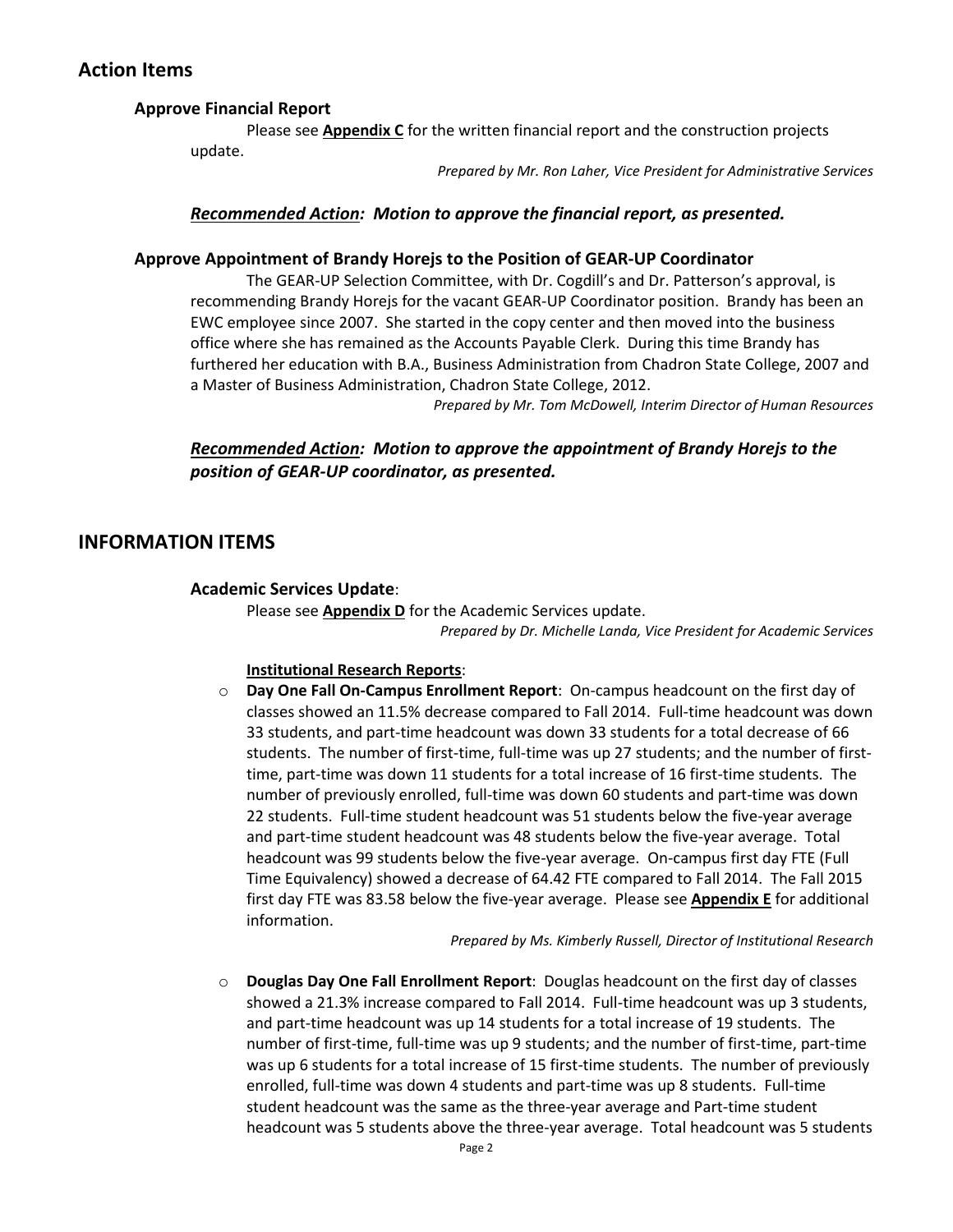above the three-year average. Douglas first day FTE (Full Time Equivalency) showed an increase of 10.00 FTE compared to Fall 2014. The Fall 2015 first day FTE was 5.72 above the five-year average. Please see **Appendix F** for further details.

*Prepared by Ms. Kimberly Russell, Director of Institutional Research*

### **College Relations Update:**

Please see **Appendix G** for the College Relations update. *Prepared by Ms. Tami Afdahl, Director of College Relations*

## **Faculty Senate Update:**

The Faculty Senate sponsored a back to school Picnic in the Park for all EWC employees on Tuesday, August 18, the first day that employees gathered for Fall In-Service. The picnic was well attended and enjoyed by those who participated. It is anticipated that the Faculty Senate will continue to facilitate similar events. Additionally, the Senate began regular meetings following the summer break and continues defining its role and scope of operation as well as identifying issues impacting faculty.

*Prepared by Ms. Heidi Edmunds, Faculty Senate President*

#### **Human Resources Update:**

We are currently in various stages of filling five open positions: Nursing Instructor, Douglas Campus (new position), Director of Development (Oliver Sundby), Director of Human Resources (Stuart Nelson), Animal Caretaker (Kate Norton), and Custodian (Shawn Boisse). *Prepared by Mr. Tom McDowell, Interim Director of Human Resources*

#### **Staff Alliance Update**:

The faculty and staff fitness challenge has officially ended. The Grand Fitness team winners were: 2 Fast 2 Furious with Mike Durfee and Ellen Creager (Lancer Gold level), Intimidation Nation with Sue Schmidt, Marisol Chavez, Dixie Kroenlein, and Mai Lee Olsen (Lancer Power level), and McAwesmit Fat Busters with Amy Smith, Holly West, and Beck McAllister (Lancer Rookie Level). The Great Fitness team winner was the Tebbet Basement Bawdy Babes comprised of Melissa Dishman, Susie Schaefer, JoEllen Keigley, and Donna White.

The next alliance meeting will be held on September  $9<sup>th</sup>$  where we will hopefully move forward with recommending an administrative rule change to the Leadership Team and discuss the possibility of having a college wide social later in the semester.

*Prepared by Mai Lee Olsen, Staff Alliance President*

### **Student Services Update**:

Please see **Appendix H** for the Student Services update. *Prepared by Dr. Rex Cogdill, Vice President for Student Services*

**New Administrative Rules: Appendix I** o **Administrative Rule 3.10.5**: Sponsored Research Activities

### **Trustee Topics**

- **Strategic Planning Retreat** September 18<sup>th</sup> 8:00 2:00, breakfast and lunch will be provided
- **October 19-20 -- Wyoming Community College Commission Meeting hosted by EWC at the Douglas Campus**
	- o October 19 –WACCT Meeting, 2:00 p.m.
	- o October 19 --Reception for Attendees, time to be determined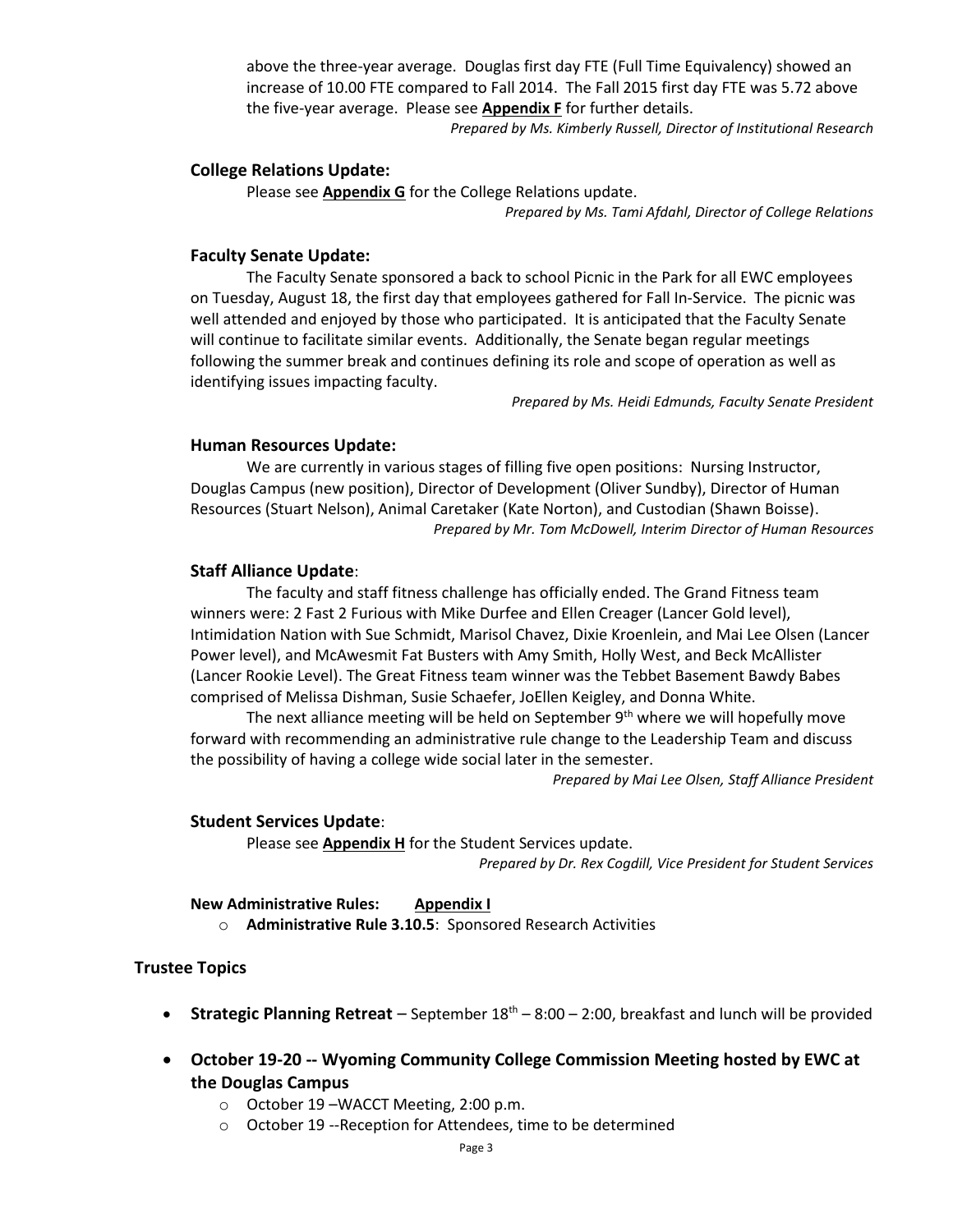- o October 19 Dinner for EWC Trustees and Commissioners, time to be determined
- o October 20 Commission Meeting
- o Please let Holly know if you will be able to attend and if you wish to have a hotel room reserved for you in Douglas.

# **Executive Session –** *Personnel Recommended Action: Motion to adjourn to executive session to discuss personnel.*

**Adjournment**